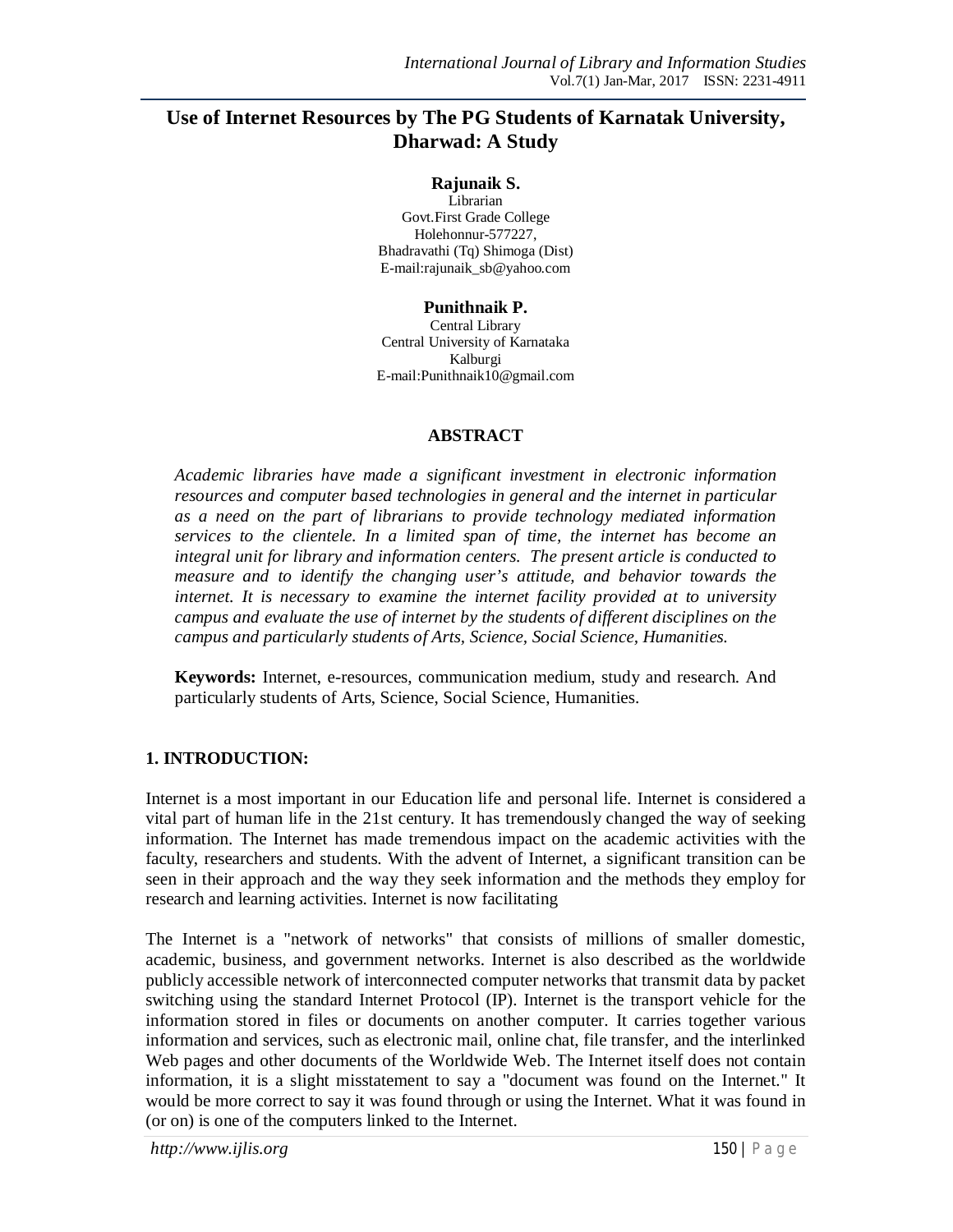Every aspect of our day to day life is affected by the Internet. Whether it is shopping, business, banking, communication, paying bills, social gathering, party, learning, education etc. Internet is everywhere, knocking at our door, making our life easier and smooth. Moreover, when it comes to education and research Internet is paving way for a great leap and sure library and information centers has no exception. The Internet made the information on our finger tips. The libraries of the developed world has adopted the Internet facilities to provide the fast and better library services to its patron but this is not the case with many developing nations and third world countries. The libraries of the third world countries still do not have the basic Internet access facilities in many cases because of the poor funding and budget crisis, while we are talking about web 2.0 in countries like United States, Europe and other developed nations. This paper has also tried to explore broadly the importance of Internet with regard to access of information sources and its utilities for library patrons in academic organizations and institutions.

The Internet is one of the most important and complex innovations of mankind. It is the most modern world wide system of information transfer. The Internet is a widely successful, rapidly growing, global digital library built on a remarkably flexible communication technology. The Internet digital library offers a variety of services used to create, browse, access, search, view, and communicate information on a diverse set of topics ranging from the result of scientific experiments to discussion of recreational activities. Information in the Internet digital library can be recorded in memos, organized into menus, stored as hypermedia documents, or stored in textual documents. In addition, information accessible through the digital library can consist of data, including audio and video, which is gathered, communicated and delivered instantly without being stored. Furthermore, because the service has been integrated cross-references, user can move seamlessly from the information on one computer to information on another computer and from one access service to another

Internet is referred to as an ocean of information and knowledge which is now globally used in every facet of human Endeavour. It provides information on various fields of endeavour, such as education, government, science, business, medicine, among others. It is one of the facilities through which information and knowledge can be stored, arranged and transmitted back to its users quickly, timely, and accurately. Several hundreds of millions Web pages, bibliographical databases, and full-text databases are now available on the Internet. In this present era in Nigeria, the concept of information consultants, extension workers or users is becoming increasingly popular. Most of the institutions of higher learning have adopted the Internet because there is no better means of acquiring and disseminating knowledge or information. It serves as a backbone and connects to sources of information irrespective of their locations. It has taken all the responsibilities of controlling problems like collecting, organizing, storing, retrieving, and disseminating of information. Thus, man institutions of higher learning in Nigeria and libraries have acquired Internet facilities. The user groups include students (undergraduates, postgraduates, students of professional courses and others). Scientists and research scholars also need access to current information within a short span of time. Information. Recent developments on the internet technologies, development of world wide websites with a vast treasure of educational information, have drastically reduced the dependence on printed books and journals. Virtual libraries with digitized books and journals are now available online.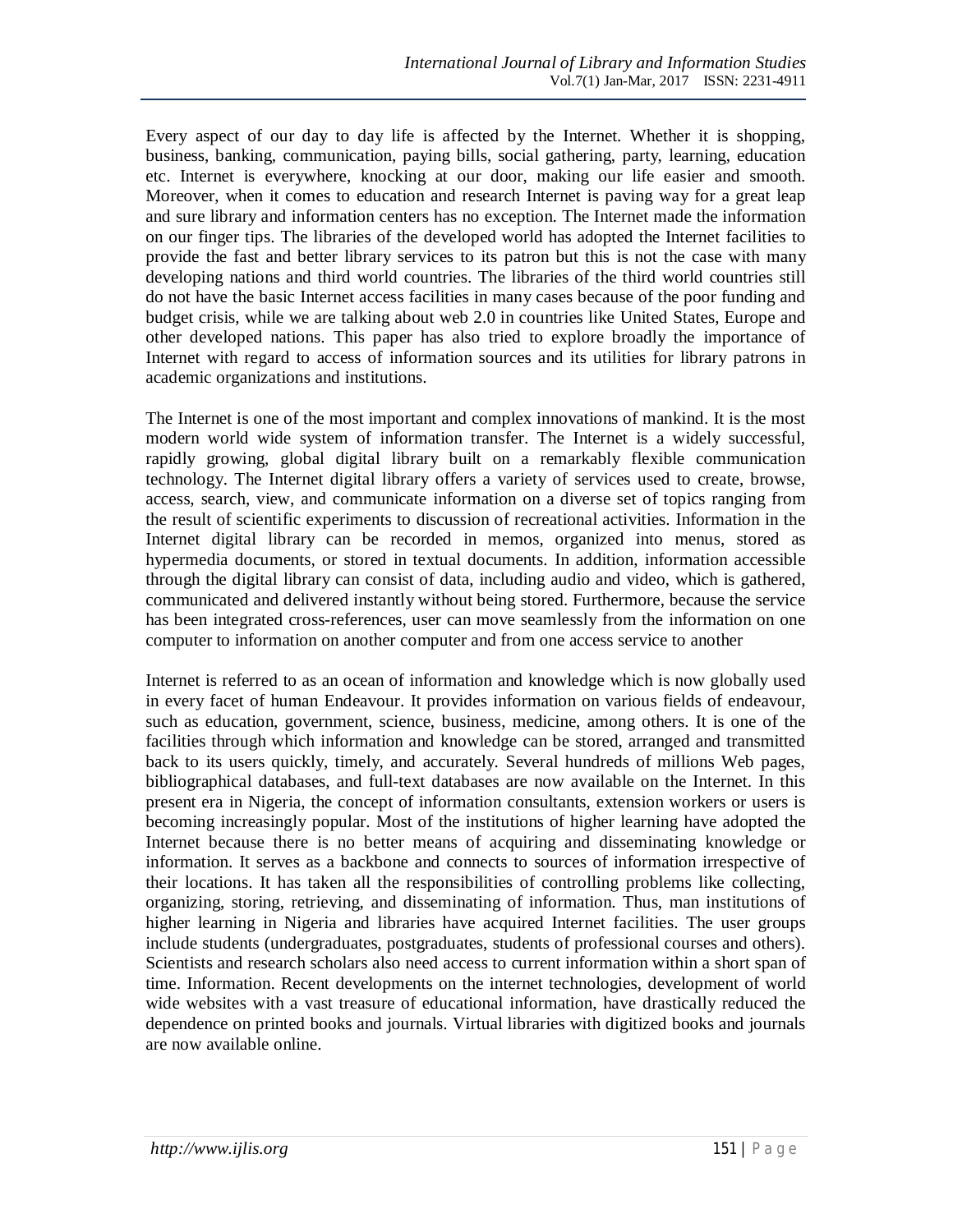## **2. OBJECTIVES:**

- Identify the preferred place for Internet use
- Understand what Internet-based services are accessed by users
- Discover the impact of Internet on print information sources
- Assess user rating of Internet information sources in their academic activities
- To find out the users views about the different type online e-journals.
- To find out the problems faced by the users while using internet service

## **3. METHODOLOGY:**

Questionnaire method is followed to collect the relevant data from the students by distributing the suitable designed questionnaire to all the studying in students of different disciplines on the campus and particularly students of Arts, Science, Social Science, Humanities. The total questionnaire distributed are 120 out of 111 were received back from the students, 27 from science out of 30 and 30 from social science out of 30 and 25 from arts out of 30 and 29 from Humanities out of 30.

# **4. SCOPE AND LIMITATION OF THE STUDY:**

The present study has following limitations:

- The study is restricted to use of internet by the in students of different disciplines on the campus and particularly students of Arts, Science, Social Science, Humanities.
- The study population consists of students only.
- The methodology used has got its own limitations.

# **5. DATA ANALYSIS AND INTERPRETATION:**

The information or data given by the students is systematically analyzed and presented in the successive paragraphs.

### **5.1 Sex wise distribution of users**

**Table 1** shows the sex wise break up of respondents. All the students use the internet facility by the students of different disciplines on the campus and particularly students of Science, Social Science, Arts, and Humanities at Karnatak University, Dharwad which comprise both male and female.

|               | <b>Science</b>            |               |                           | <b>Social science</b> | Arts                      |               | <b>Humanities</b>         |               |  |
|---------------|---------------------------|---------------|---------------------------|-----------------------|---------------------------|---------------|---------------------------|---------------|--|
| <b>Sex</b>    | No. of<br><b>Students</b> | $\frac{6}{9}$ | No. of<br><b>Students</b> | $\frac{6}{9}$         | No. of<br><b>Students</b> | $\frac{0}{0}$ | No. of<br><b>Students</b> | $\frac{0}{0}$ |  |
| <b>Male</b>   | 12                        | 44.44         | 16                        | 53.33                 | 15                        | 60            |                           | 37.93         |  |
| <b>Female</b> | 15                        | 55.56         | 14                        | 46.67                 | 10                        | 40            | 18                        | 62.07         |  |
| <b>T</b> otal | 27                        | 100           | 30                        | 100                   | 25                        | 100           | 29                        | 100           |  |

|  |  | <b>Table .1: Sex wise Distribution of Respondents</b> |  |
|--|--|-------------------------------------------------------|--|
|--|--|-------------------------------------------------------|--|

**Table 1** reveals that, in Science discipline out of 27 respondents majority i.e.55.56% respondents are female and 44.44% male. Where as in social science discipline out of 30 respondent's majority i.e. 53.33 % respondents are male and 46.67% female. Where as in Arts discipline out of 25respondent's majority i.e. 60% respondents are male and 40%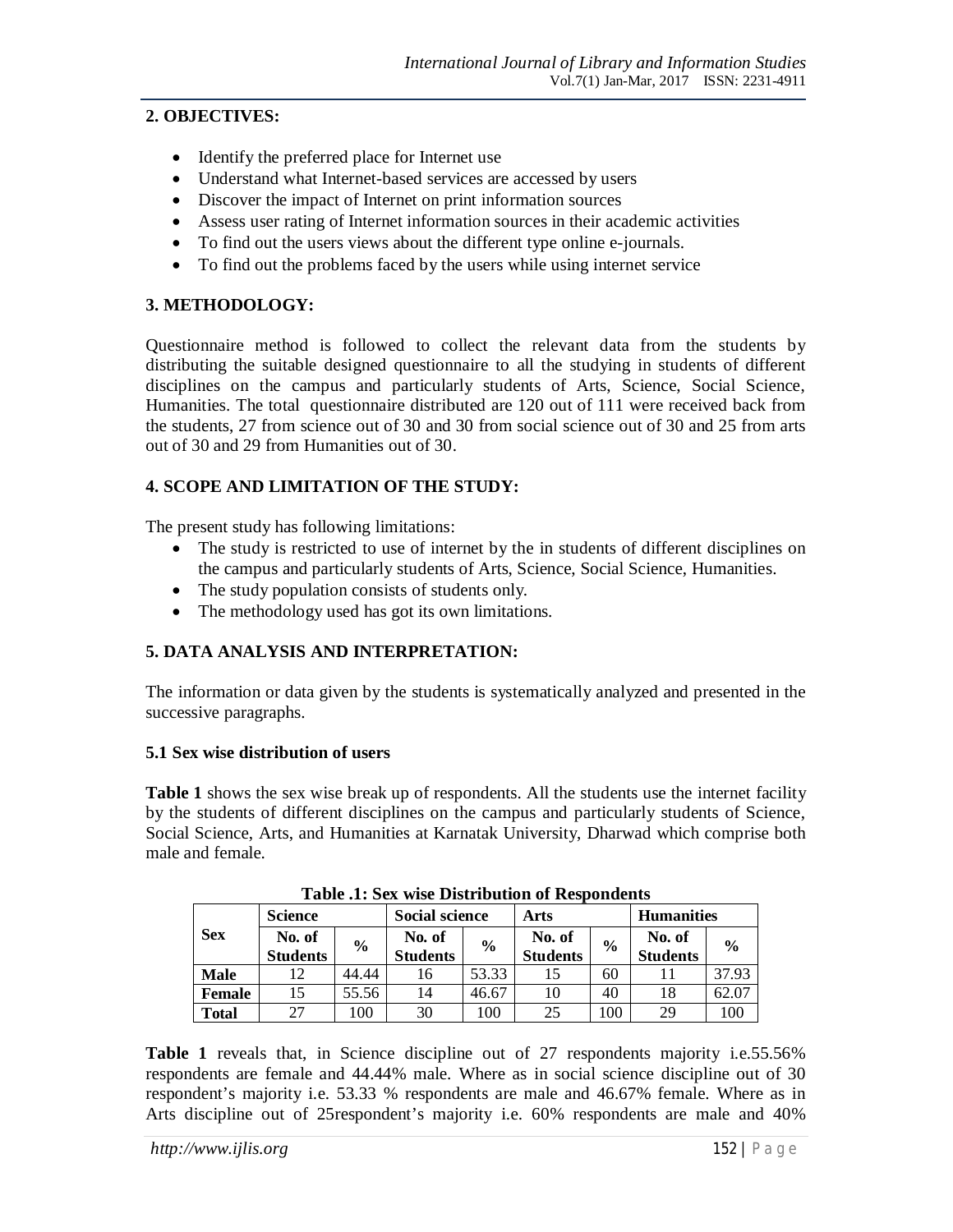female. Where as in Science discipline out of 29 respondent's majority i.e. 62.07% respondents are female and 37.93% male.

According to data collected from these four disciplines its shows that female respondents are dominating over male respondents in the different disciplines on the campus and particularly students of Arts, Science, Social Science, and Humanities at Karnatak University, Dharwad.

|                | Table .2: Age wise Distribution of Respondents |                           |               |                           |               |                           |               |                           |               |  |  |
|----------------|------------------------------------------------|---------------------------|---------------|---------------------------|---------------|---------------------------|---------------|---------------------------|---------------|--|--|
|                |                                                | <b>Science</b>            |               | <b>Social science</b>     |               | Arts                      |               | <b>Humanities</b>         |               |  |  |
| <b>Sl. No.</b> | Age                                            | No. of<br><b>Students</b> | $\frac{0}{0}$ | No. of<br><b>Students</b> | $\frac{0}{0}$ | No. of<br><b>Students</b> | $\frac{6}{9}$ | No. of<br><b>Students</b> | $\frac{0}{0}$ |  |  |
|                | $20 - 25$                                      | 25                        | 92.59         | 29                        | 96.66         | 20                        | 80            | 25                        | 86.20         |  |  |
| $\mathbf{2}$   | $25 - 30$                                      | 02                        | 7.41          | 01                        | 3.44          | 05                        | 20            | 04                        | 13.80         |  |  |
|                | <b>Total</b>                                   | 27                        | 100           | 30                        | 100           | 25                        | 100           | 29                        | 100           |  |  |

## **5.2 Age wise distributions of respondents**

**Table 2** shows the age wise distribution of respondents of the total 27 students of Science discipline 92.59% respondents belong to the age group of between 20 to 25 and 7.41% respondents belongs to the age group of between 25 to 30. Similarly, social science discipline 96.66% respondents belong to the age group of between 20 to 25 and 3.44% respondents belongs to the age group of between 25 to 30. Where as in Arts discipline 80% respondents belong to the age group of between 20 to 25 and 20% respondents belongs to the age group of between 25 to 30. Where as in Humanities discipline 86.20% respondents belong to the age group of between 20 to 25 and 13.80% respondents belongs to the age group of between 25 to 30 years.

**5.3 Semester wise Distribution of Respondents**

| Sl.<br>No | <b>Semester</b>         | <b>Science</b>            |               | <b>Social science</b>     |               | Arts                      |               | <b>Humanities</b>         |               |
|-----------|-------------------------|---------------------------|---------------|---------------------------|---------------|---------------------------|---------------|---------------------------|---------------|
|           |                         | No. of<br><b>Students</b> | $\frac{6}{6}$ | No. of<br><b>Students</b> | $\frac{6}{9}$ | No. of<br><b>Students</b> | $\frac{6}{9}$ | No. of<br><b>Students</b> | $\frac{0}{0}$ |
|           | $\lambda$ nd            | 18                        | 66.66         | 14                        | 46.66         |                           | 60            |                           | 51.72         |
|           | $\varDelta^{\text{th}}$ |                           | 33.34         | 16                        | 54.34         | 10                        | 40            | 14                        | 48.28         |
|           | <b>T</b> otal           | 27                        | 100           | 30                        | 100           | 25                        | 100           | 29                        | 100           |

Table .3: Semester wise Distribution of respondents

Table 3 shows the students chosen for the particularly study from both 2<sup>nd</sup> and 4<sup>th</sup> semester of Science, Social Science, Arts, and Humanities discipline. As compared to fourth semester the number of students in second semester is more in number.

### **5.4 Discipline wise Distribution of Respondents**

|    | Sl. No.   Discipline | No. of<br><b>Students</b> | $\frac{0}{0}$ |
|----|----------------------|---------------------------|---------------|
|    | Science              | 27                        | 24.32         |
|    | Social science       | 30                        | 27.02         |
| 3. | Arts                 | 25                        | 22.52         |
|    | Humanities           | 29                        | 26.14         |
|    | <b>Total</b>         | 111                       | 100           |

Table .4: discipline wise distribution of respondents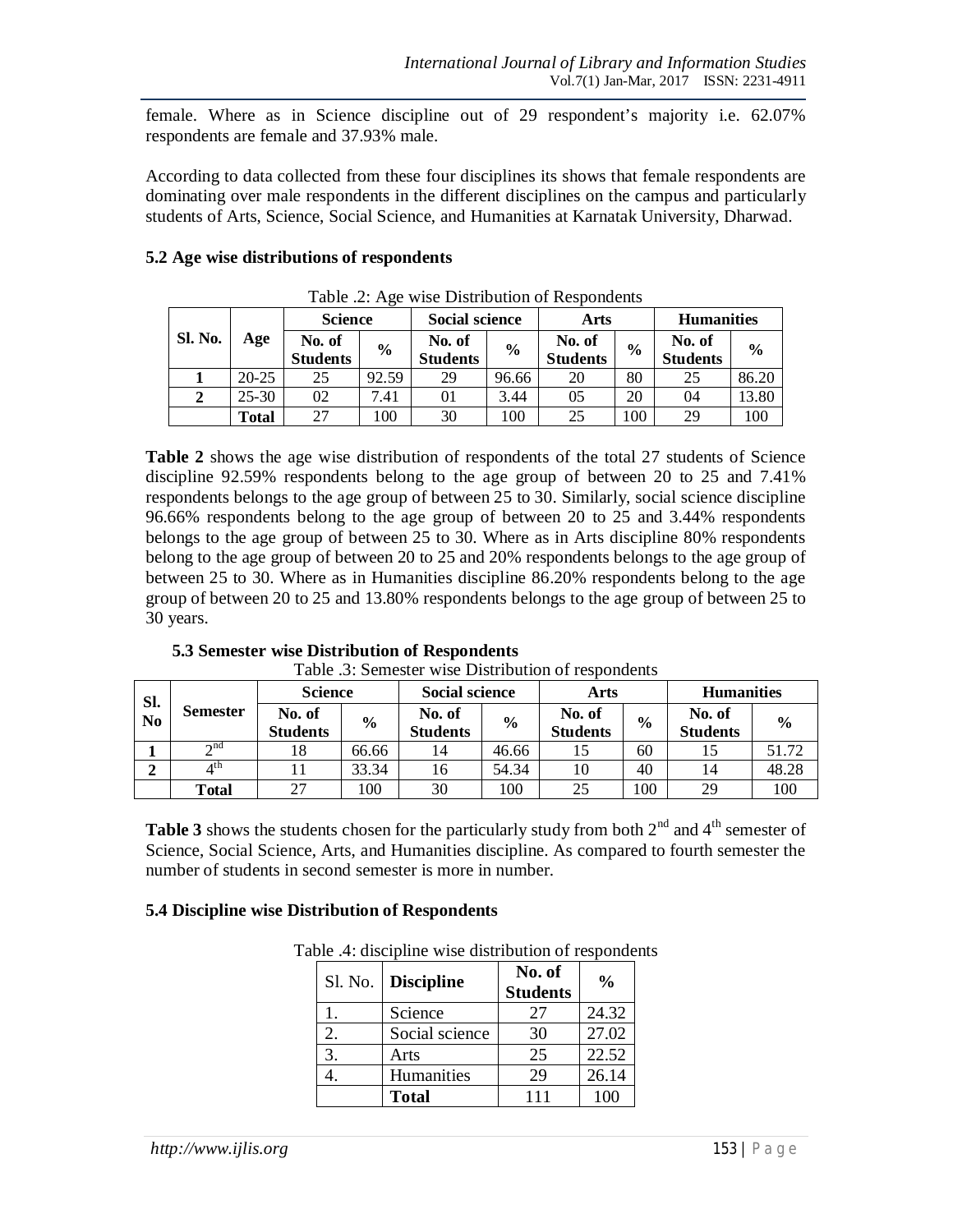**Table 4** shows the collected data from the various disciplines the total 27 students of Science discipline 24.32%. Where as in the total 30 students of Social Science discipline 27.02 %. Similarly, in total 25 students of Social Science discipline 22.52 %. Similarly, in total 29 students of Humanities discipline 26.14%. in the total.

| Sl.            |              | <b>Science</b>            |               |                           | <b>Social science</b> |                           | Arts          |                           | <b>Humanities</b> |  |
|----------------|--------------|---------------------------|---------------|---------------------------|-----------------------|---------------------------|---------------|---------------------------|-------------------|--|
| N <sub>0</sub> | Level        | No. of<br><b>Students</b> | $\frac{0}{0}$ | No. of<br><b>Students</b> | $\frac{6}{6}$         | No. of<br><b>Students</b> | $\frac{6}{6}$ | No. of<br><b>Students</b> | $\frac{6}{9}$     |  |
|                | Basic        |                           | 40.74         | 25                        | 83.33                 | 15                        | 60            | 29                        | 100               |  |
|                | Average      | 10                        | 37.03         | 05                        | 16.67                 | 07                        | 28            |                           |                   |  |
| 3              | Advanced     | 06                        | 22.23         |                           |                       | 03                        | 12            |                           |                   |  |
|                | <b>Total</b> | 27                        | 100           | 30                        | 100                   | 25                        | 100           | 29                        | 100               |  |

### **5.5 Level of Computer Education**

**Table 5** indicates that 40.74 % and 83.33 % and 60 % and100% of respondents aware of computer basics from the Science, Social Science, Arts, and Humanities discipline respectively. Whereas 37.03%, 16.67% of respondents aware of average computer skills from the science, Social Science, Arts. Only 22.23% and 12% of respondents aware of advanced computer skills in the science and Art discipline

### **5.6 Usage of Internet**

|                         | Table .6: usage of internet   |               |                           |               |                           |               |                           |               |  |  |  |
|-------------------------|-------------------------------|---------------|---------------------------|---------------|---------------------------|---------------|---------------------------|---------------|--|--|--|
|                         | <b>Science</b>                |               | <b>Social science</b>     |               | Arts                      |               | <b>Humanities</b>         |               |  |  |  |
| Usage<br>of<br>Internet | No. of<br><b>Student</b><br>s | $\frac{6}{9}$ | No. of<br><b>Students</b> | $\frac{6}{9}$ | No. of<br><b>Students</b> | $\frac{6}{9}$ | No. of<br><b>Students</b> | $\frac{0}{0}$ |  |  |  |
| Yes                     | 27                            | 92.59         | 27                        | 90            | 20                        | 80            | 05                        | 17.24         |  |  |  |
| No                      | 02                            | 07.41         | 03                        | 10            | 05                        | 20            | 24                        | 82.76         |  |  |  |
| Total                   | 27                            | 100           | 30                        | 100           | 25                        | 100           | 29                        | 100           |  |  |  |

Respondents were asked about certain question to ascertain the awareness, usage and purpose of internet access. **Table 6** indicates that collected data from the various disciplines the 27 students of science discipline 92.59%, Where as in the 30 students of social science discipline 90%, similarly in total 25 students of Arts discipline 80% while in total 29 students of humanities discipline 17.24% students are use internet regularly.And Science (7.41%), (Social Science 10%) Arts (20%) and Humanities (82.76%) Students are do not access the internet in campus.

**5.7 Place Where Internet is Accessed by Respondents**

|                | Table .7: internet access point |                           |               |                           |               |                           |               |                           |               |  |  |
|----------------|---------------------------------|---------------------------|---------------|---------------------------|---------------|---------------------------|---------------|---------------------------|---------------|--|--|
| Sl.            | <b>Browsing</b>                 | <b>Science</b>            |               | <b>Social science</b>     |               | Arts                      |               | <b>Humanities</b>         |               |  |  |
| N <sub>0</sub> | places                          | No. of<br><b>Students</b> | $\frac{6}{6}$ | No. of<br><b>Students</b> | $\frac{6}{6}$ | No. of<br><b>Students</b> | $\frac{0}{0}$ | No. of<br><b>Students</b> | $\frac{6}{9}$ |  |  |
| $\overline{1}$ | Department                      | 10                        | 20            | 20                        | 28.98         | 15                        | 22.05         | 05                        | 11.62         |  |  |
| $\overline{2}$ | Computer<br>laboratory          | 12                        | 24            | 10                        | 14.50         | 10                        | 14.70         | $\overline{\phantom{a}}$  |               |  |  |
| 3              | Cyber café                      | 15                        | 30            | 25                        | 36.23         | 35                        | 51.47         | 30                        | 71.42         |  |  |
| $\overline{4}$ | Home                            | 08                        | 16            | 10                        | 14.50         | 5                         | 07.35         | 06                        | 14.29         |  |  |
| 5              | Central<br>library              | 05                        | 10            | 04                        | 05.79         | 03                        | 04.43         | 02                        | 04.77         |  |  |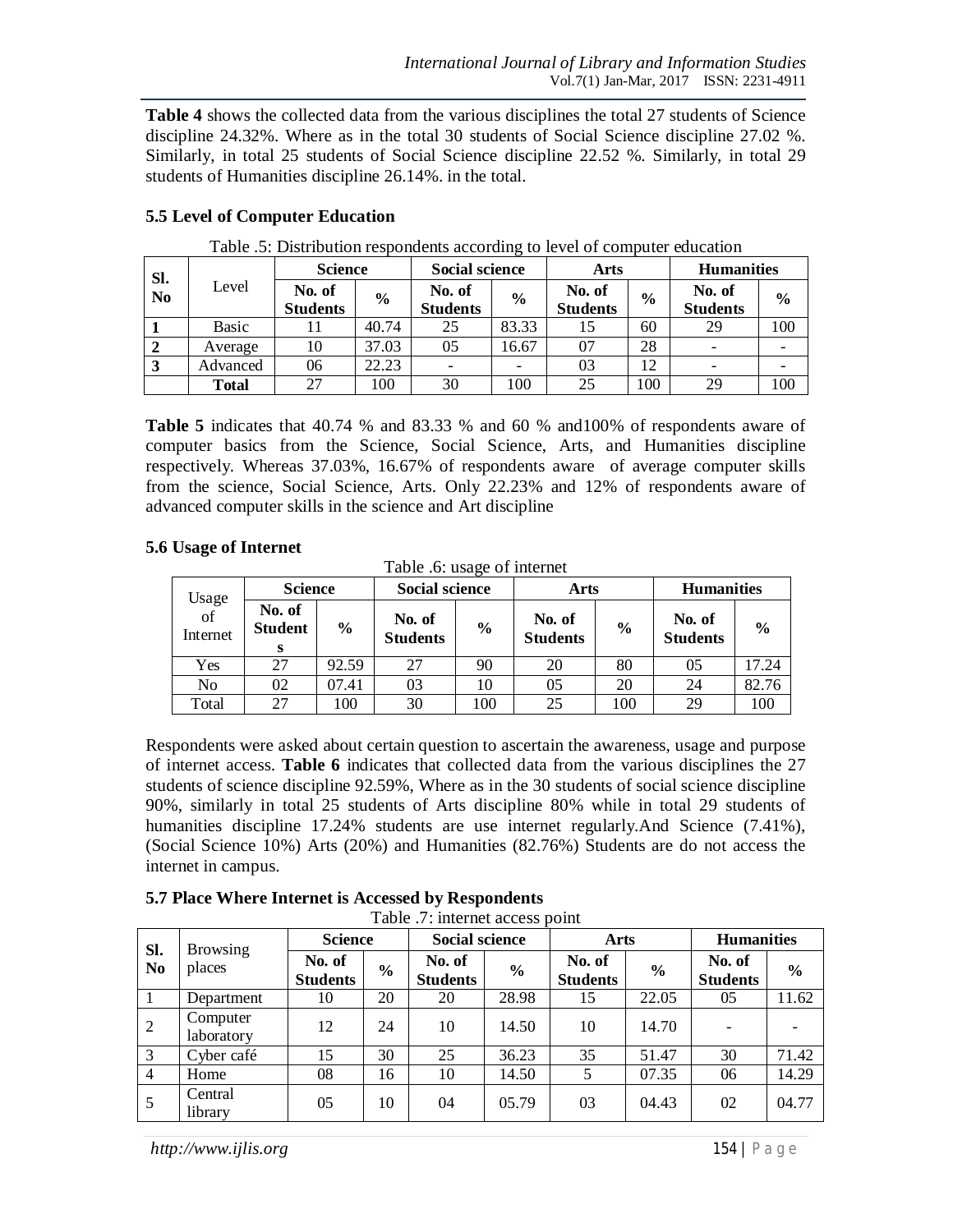**Table 7** Shows that the place from where students access the internet. The majority of respondents are access the internet. The majority of respondents in science access the internet at cybercafé i.e.(30%). While (36.23) of the students from the social science also access the internet at cybercafé. Followed by the majority of the respondents i.e. 51.47% from Arts and 71.42% of respondents from Humanities prefer to access the internet at cybercafé the other places preferred by the students is reflected as shown in the table.

## **5.8 Preference of Internet for Academic Purpose**

| Tuote ioi miteritet ueeess tor ueuuemine purpose |                                            |       |                           |               |                                            |     |                           |               |  |  |
|--------------------------------------------------|--------------------------------------------|-------|---------------------------|---------------|--------------------------------------------|-----|---------------------------|---------------|--|--|
| Internet                                         | <b>Science</b>                             |       | <b>Social science</b>     |               | Arts                                       |     | <b>Humanities</b>         |               |  |  |
| for<br>academic<br>purpose                       | No. of<br>$\frac{0}{0}$<br><b>Students</b> |       | No. of<br><b>Students</b> | $\frac{6}{6}$ | No. of<br>$\frac{6}{6}$<br><b>Students</b> |     | No. of<br><b>Students</b> | $\frac{6}{9}$ |  |  |
| Yes                                              | 25                                         | 92.59 | 27                        | 90            | 23                                         | 92  | 28                        | 96.55         |  |  |
| N <sub>o</sub>                                   | 02                                         | 07.41 | 03                        | 10            | 02                                         | 08  | 01                        | 03.45         |  |  |
| <b>Total</b>                                     | 27                                         | 100   | 30                        | 100           | 25                                         | 100 | 29                        | 100           |  |  |

Table .8: Internet access for academic purpose

**Table 8** Shows that students of Science i.e.92.59%, While in students of Social Science i.e. 90%.Followed by in students of Arts i.e. 92%, similarly, in students of Humanities i.e. 96% are using the internet for the academic purpose. And 7.41% of Science, 10% Social Science, 08% of Arts and 03.45% of Humanities students responded negatively.

### **5.9 Purpose of using internet**

| Table .9: purpose of using internet |
|-------------------------------------|
|-------------------------------------|

| Sl.            |                             | <b>Science</b>            |               | <b>Social science</b>     |       | Arts                      |               | <b>Humanities</b>         |               |
|----------------|-----------------------------|---------------------------|---------------|---------------------------|-------|---------------------------|---------------|---------------------------|---------------|
| N <sub>0</sub> | Purpose                     | No. of<br><b>Students</b> | $\frac{0}{0}$ | No. of<br><b>Students</b> | $\%$  | No. of<br><b>Students</b> | $\frac{6}{9}$ | No. of<br><b>Students</b> | $\frac{6}{9}$ |
|                | E-mail                      | 10                        | 20            | 20                        | 28.98 | 15                        | 22.05         | 05                        | 11.62         |
| 2              | <b>Browse</b><br>E-journals | 12                        | 24            | 10                        | 14.50 | 10                        | 14.70         |                           |               |
| 3              | Entertainment               | 15                        | 30            | 25                        | 36.23 | 35                        | 51.47         | 30                        | 71.42         |
| $\overline{4}$ | Access<br>E-resources       | 08                        | 16            | 10                        | 14.50 | 5                         | 07.35         | 06                        | 14.29         |
| 5              | General purpose             | 05                        | 10            | 04                        | 05.79 | 03                        | 04.43         | 02                        | 04.77         |

#### **It is a multiple choice question, so percentage cannot be rounded after 100%**

The respondents were asked indicate their purpose of using the internet it is evident from Table 9 that, in all the discipline the students of science with 20%.Where as in the students of Social Science with 28.98%.While in the students of Arts around 22.05%, followed by in students of Humanities with 11.62% are using E-mail services. 10% of science students, 5.79% of Social Science respondents, 4.43% of Arts, 4.77% of Humanities respondents use general information, about 16% Science, 14.5% of Social Science, 7.35% of Arts, 14.29% of Humanities respondents, Use internet to access e-resources. And finally majority of students i.e. .30 % of Science,36.23% of Social Science,51.47% of Arts,71.42% of Humanities, Use for entertainment.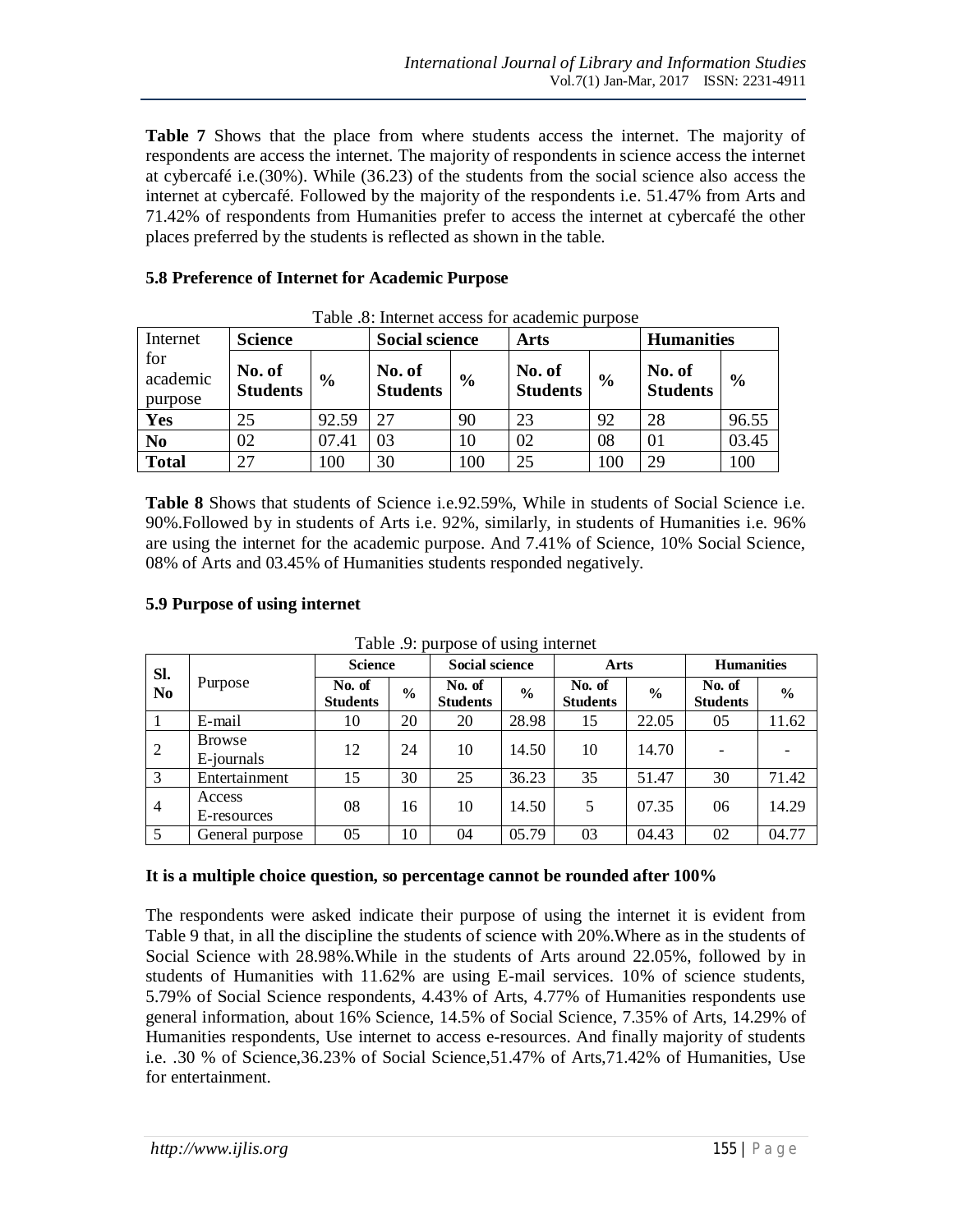| Table .10: Access to social networking websites |                 |               |                       |               |                 |               |                   |               |  |  |  |
|-------------------------------------------------|-----------------|---------------|-----------------------|---------------|-----------------|---------------|-------------------|---------------|--|--|--|
| access<br>to                                    | <b>Science</b>  |               | <b>Social science</b> |               | Arts            |               | <b>Humanities</b> |               |  |  |  |
| social                                          | No. of          | $\frac{6}{6}$ | No. of                | $\frac{6}{6}$ | No. of          |               | No. of            |               |  |  |  |
| network                                         | <b>Students</b> |               | <b>Students</b>       |               | <b>Students</b> | $\frac{6}{6}$ | <b>Students</b>   | $\frac{6}{9}$ |  |  |  |
| Yes                                             | 25              | 92.59         | 30                    | 100           | 25              | 100           | 24                | 82.75         |  |  |  |
| N <sub>o</sub>                                  | 02              | 07.41         |                       |               |                 |               | 05                | 71.25         |  |  |  |
| <b>Total</b>                                    | 27              | 100           | 30                    | 100           | 25              | 100           | 29                | 100           |  |  |  |

#### **5.10 Access to social networking websites**

Table 10 shows that majority of students access the social networking websites i.e. 92% of Science, 100% of Social science, 100% of Arts, 82.75% of Humanities. And the remaining 7.41% of Science and 17.25% of Humanities responded negatively.

#### **5.11 Distributions Respondents Access to YOUTUBE**

| <b>Access</b><br>to<br><b>YOUTUB</b> | <b>Science</b>  |               | <b>Social science</b> |               | Arts            |               | <b>Humanities</b> |               |  |
|--------------------------------------|-----------------|---------------|-----------------------|---------------|-----------------|---------------|-------------------|---------------|--|
|                                      | No. of          | $\frac{0}{0}$ | No. of                | $\frac{6}{6}$ | No. of          | $\frac{6}{9}$ | No. of            | $\frac{6}{6}$ |  |
|                                      | <b>Students</b> |               | <b>Students</b>       |               | <b>Students</b> |               | <b>Students</b>   |               |  |
| Yes                                  | 20              | 74.07         | 25                    | 83.34         | 22              | 88            | 20                | 68.98         |  |
| No                                   |                 | 25.93         | 05                    | 16.66         | 03              | 12            | 09                | 31.02         |  |
| <b>Total</b>                         | 27              | 100           | 30                    | 100           | 25              | 100           | 29                | 100           |  |

Table .11: Distributions Respondents Access to YOUTUBE

Table 11 shows that majority of students access the YOUTUBE i.e. 74, 07% of Science, 83.34% of Social science, 88% of Arts, 68.98% of Humanities. And remaining 25.93% of Science, 16.66 % Social science, 12% of Arts, 31.02% of Humanities responded negatively.

### **5.12 Tools used to access the social networks**

|                       |              | <b>Science</b>                |                | <b>Social science</b>     |               | Tuble. To Tools asculto access the social het works<br>Arts |               | <b>Humanities</b>         |               |
|-----------------------|--------------|-------------------------------|----------------|---------------------------|---------------|-------------------------------------------------------------|---------------|---------------------------|---------------|
| Sl.<br>N <sub>0</sub> | <b>Tools</b> | No. of<br><b>Stude</b><br>nts | $\frac{6}{10}$ | No. of<br><b>Students</b> | $\frac{6}{9}$ | No. of<br><b>Studen</b><br>ts                               | $\frac{6}{9}$ | No. of<br><b>Students</b> | $\frac{6}{9}$ |
|                       | PC.          | 15                            | 30             | 08                        | 20            | 04                                                          | 11.14         | 02                        | 06.45         |
| 2                     | Mobile       | 20                            | 40             | 25                        | 62.50         | 28                                                          | 80            | 20                        | 64.51         |
| $\overline{3}$        | Laptop       | 12                            | 24             | 05                        | 12.50         | 02                                                          | 05.71         | 08                        | 25.80         |
| $\overline{4}$        | Smartphone   | 03                            | 06             | 02                        | 05            | 01                                                          | 02.85         | 01                        | 03.24         |

Table. 12 Tools used to access the social networks

Table 12 shows that majority of students access the social networks from their mobile i.e. 40% of Science, 62.50% of Social science, 80% of Arts, 64% of Humanities. And remaining 30% of Science, 20 % Social science, 11.14% of Arts, 6.45% of Humanities students access the social networks from personal computers. While 30% of Science, 20% Social Science, 11.14% of Arts, 6.46% of Humanities students access the social networks from Laptop. And 6% of Science, 5% of Social Science, 2.85% of Arts, 3.24% of Humanities students accesses the social networks from Smartphone respectively.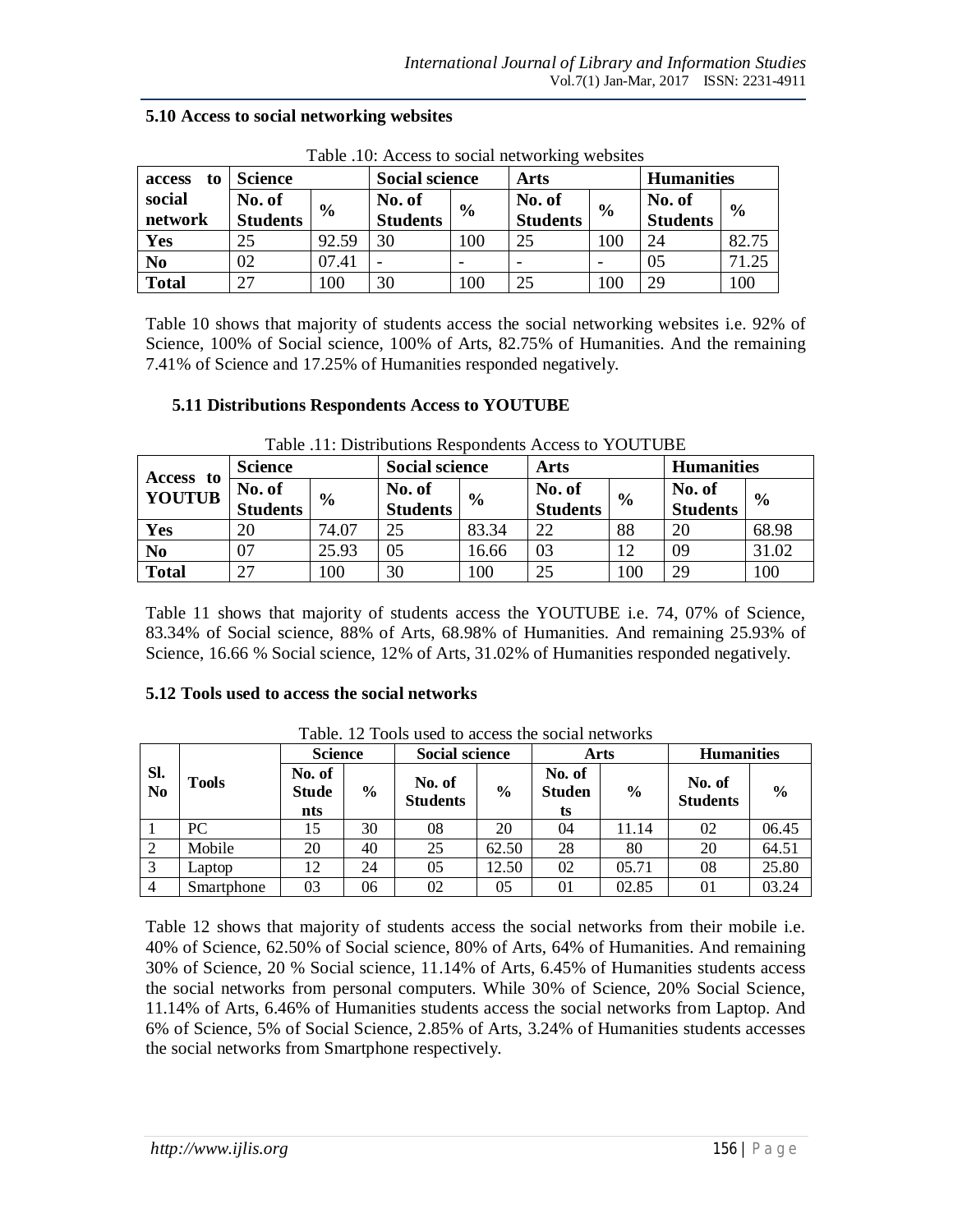| Table .13: Usage of social Networking websites |                    |                           |               |                           |               |                           |               |                           |               |  |
|------------------------------------------------|--------------------|---------------------------|---------------|---------------------------|---------------|---------------------------|---------------|---------------------------|---------------|--|
| Sl.<br>$\overline{\text{No}}$                  | currently<br>using | <b>Science</b>            |               | <b>Social science</b>     |               | Arts                      |               | <b>Humanities</b>         |               |  |
|                                                |                    | No. of<br><b>Students</b> | $\frac{6}{9}$ | No. of<br><b>Students</b> | $\frac{0}{0}$ | No. of<br><b>Students</b> | $\frac{0}{0}$ | No. of<br><b>Students</b> | $\frac{6}{9}$ |  |
|                                                | MySpace            | 04                        | 12.12         | 02                        | 05.12         | 08                        | 15.68         | 02                        | 07.69         |  |
|                                                | Face book          | 25                        | 75.75         | 27                        | 69.23         | 35                        | 68.64         | 20                        | 68.97         |  |
|                                                | Twitter            | 04                        | 12.13         | 10                        | 25.65         | 08                        | 15.68         | 04                        | 13.74         |  |

**5.13 Usage of social Networking websites** 

Table 13 shows that majority of student's access to the face book social network i.e. 40% of Science, 75.75% of Social science, 69.23% of Arts, 68.64% of Humanities. And Twitter 12.13% of Science, 25.65% Social science, 15.68% of Arts, 13.74% of Humanities. And MySpace. 12.12% of Science, 5.12% Social Science, 15.68% of Arts, 7.69% of Humanities respondents respectively.

### **5.14 Internet services**

Table .14: Internet services

| Sl.<br>N <sub>0</sub> | Internet<br>services | <b>Science</b>            |               | <b>Social science</b>     |               | Arts                      |               | <b>Humanities</b>         |               |  |
|-----------------------|----------------------|---------------------------|---------------|---------------------------|---------------|---------------------------|---------------|---------------------------|---------------|--|
|                       |                      | No. of<br><b>Students</b> | $\frac{6}{6}$ | No. of<br><b>Students</b> | $\frac{0}{0}$ | No. of<br><b>Students</b> | $\frac{6}{9}$ | No. of<br><b>Students</b> | $\frac{6}{6}$ |  |
|                       | E-mail               | 24                        | 27.27         | 40                        | 38.83         | 27                        | 28.72         | 05                        | 17.85         |  |
| $\overline{2}$        | <b>FTP</b>           | 22                        | 25            | 19                        | 18.44         | 38                        | 40.42         | 08                        | 08            |  |
| -3                    | <b>WWW</b>           | 30                        | 34.09         | 27                        | 26.21         | 21                        | 22.35         | 12                        | 42.86         |  |
| $\overline{4}$        | IRC                  | 12                        | 13.74         | 17                        | 16.50         | 08                        | 8.51          | 03                        | 10.09         |  |

It is a multiple choice question, so percentage cannot be rounded after 100. It is clear from the Table 14 that majority i.e. 34.09 Science, 26.21.of Social Science, 22.35 of Arts, 42.86 of Humanities respondents are making use of World Wide Web services and 27.27 of Science, 38.83 of Social Science, 28.72 of Arts,17.85 of Humanities respondents know E-mail services,13.74 of Science,16.50 of Social Science, 8.51 of Arts,10.09 of Humanities respondents know E-mail services, 13.74 of Science,16.50 of Social Science,8.51 of Arts,10.09 of Humanities respondents know IRC. And finally FTP used 25 of Science, 18.44 of Social Science, 40.42 of Arts, 8 of Humanities.Here World Wide Web is the most frequently used internet services students of all the discipline.

### **5.15 Need for training**

Table .15: Need for training

|                   | <b>Science</b>            |               | <b>Social science</b>     |               | Arts                      |               | <b>Humanities</b>         |       |
|-------------------|---------------------------|---------------|---------------------------|---------------|---------------------------|---------------|---------------------------|-------|
| Need any training | No. of<br><b>Students</b> | $\frac{6}{9}$ | No. of<br><b>Students</b> | $\frac{0}{0}$ | No. of<br><b>Students</b> | $\frac{6}{6}$ | No. of<br><b>Students</b> |       |
| Yes               | 20                        | 74.08         | 25                        | 83.34         | 22                        | 88            | 27                        | 93.10 |
| N <sub>o</sub>    | 07                        | 25.92         | 05                        | 16.66         | 03                        | 12            | 02                        | 06.90 |
| <b>Total</b>      | 27                        | 100           | 30                        | 100           | 25                        | 100           | 29                        | 100   |

Table 15 shows that whether the students need training to use the internet majority i.e.74.08 of science, 83.34 of Social science, 88 of Arts, 93.10 of Humanities feel need training. The remaining students feel they do not required any training i.e. 25.92 Science, 16.66 Social Science, 12 of Arts, 6.90 of Humanities respondents respectively.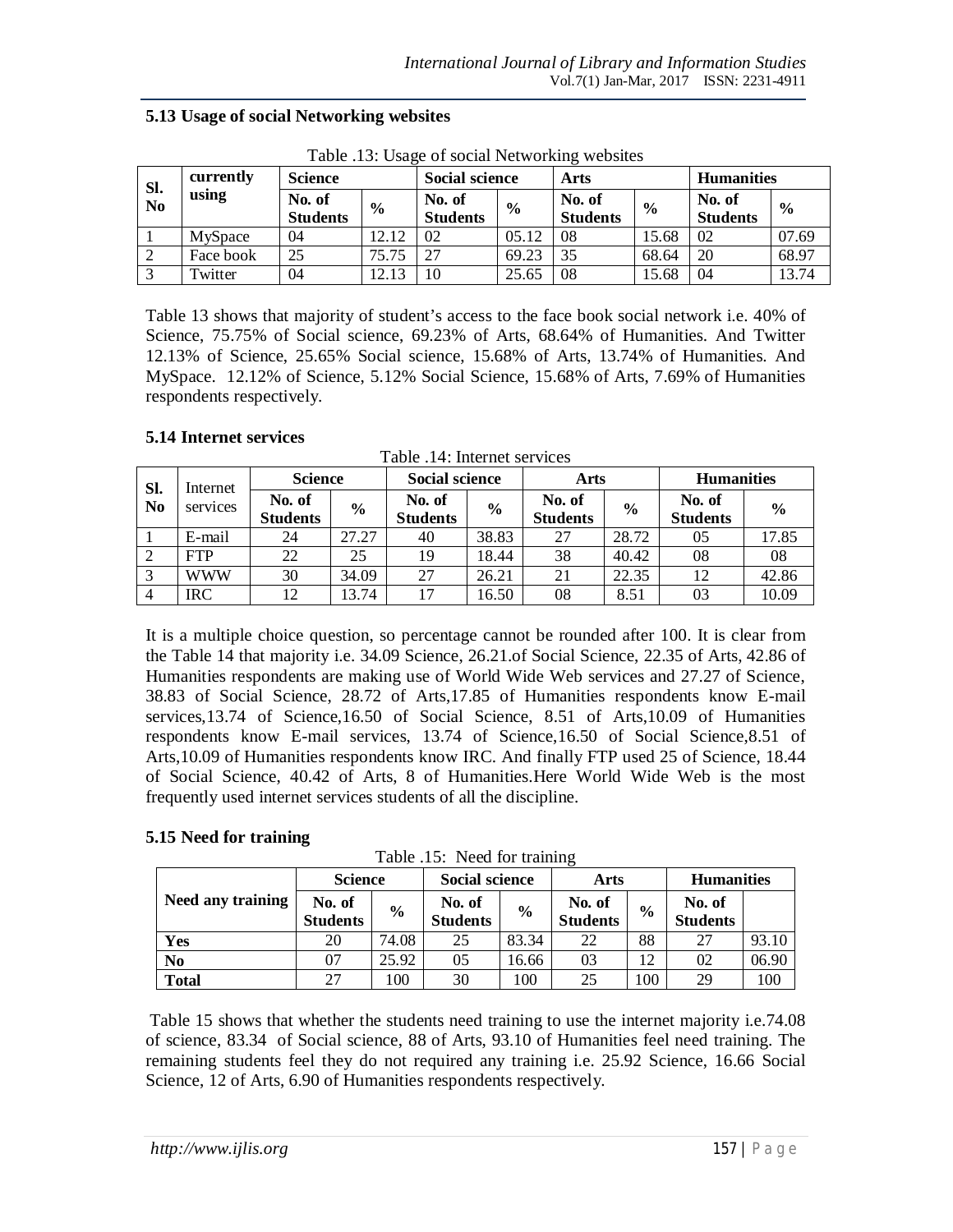| Table. 16: Need for awareness/Orientation programmes |                |                 |               |                       |               |                 |               |                   |               |  |
|------------------------------------------------------|----------------|-----------------|---------------|-----------------------|---------------|-----------------|---------------|-------------------|---------------|--|
| SI.                                                  | Awareness /    | <b>Science</b>  |               | <b>Social science</b> |               | Arts            |               | <b>Humanities</b> |               |  |
| N <sub>o</sub>                                       | Orientation    | No. of          | $\frac{6}{9}$ | No. of                | $\frac{0}{0}$ | No. of          | $\frac{6}{9}$ | No. of            | $\frac{6}{9}$ |  |
|                                                      | programmes     | <b>Students</b> |               | <b>Students</b>       |               | <b>Students</b> |               | <b>Students</b>   |               |  |
|                                                      | Yes            | 26              | 96.29         | 25                    | 83.33         | 25              | 100           | 29                | 100           |  |
|                                                      | N <sub>0</sub> | 01              | 03.71         | 05                    | 16.67         |                 | -             | -                 |               |  |
|                                                      | Total          | 27              | 100           | 30                    | 100           | 25              | 100           | 29                | 100           |  |

**5.16 Need for awareness/Orientation programmes**

Table 16 indicates that majority of students from all the disciples i.e. 96.29 of science, 83.33 of Social science, 100 of Arts, and 100 Humanities respectively, are of opinion that there should be some orientation or awareness programme regarding the use of internet, While in Science, 3.71 Social Science, 16.67 of students respondents respectively.

### **6. SUGGESTIONS:**

Based on the opinions and suggestions by the respondents the following suggestions have been made for the proper utilization of internet facility and the overall development of internet services at karnatak University campus Dharwad.

- Orientation/training programmes should be conducted at regular intervals regarding the effective use of internet especially for freshers.
- Trained personnel having internet knowledge should appoint to assist the students
- In view of opinion given by the respondents of Sciences, Social Science, Arts and Humanities discipline to improve the internet facility at the campus it is suggested that there is a need for improving speed of internet facility at the campus.
- A separate browsing centre equipped with advanced facilities should be built up to make better and effective use of internet services.
- Replacement of old computers with the new computers having higher configuration is essential in the University Library.
- To facilitate the internet use the directory of website should be prepared.

# **7. CONCLUSIONS**

The search process on the internet will provide maximum access to the various sources to provider i.e. right information to right users at the right time and in right manner. The effective use of internet in libraries in India has become a necessity with raising the standard education and computations.

Every library and information centre in our country should be connected with internet along with home page. Innovative use of internet technologies enables library and professionals to reach both local and distant users much more easily and effectively. Technologies such as Email and web provide tremendous opportunities for library and information scientist to deliver information desktop our users. The successful implementations of the network services depend to a large extent on the willingness of the participants to cooperate with each other with a sense of give and take. For library and information science professionals' internet is a challenging tool for providing better services thus improving the image of library among the users community. Searching information on internet is like having a talk with some friend since it is highly interactive and user friendly, The search process on internet will